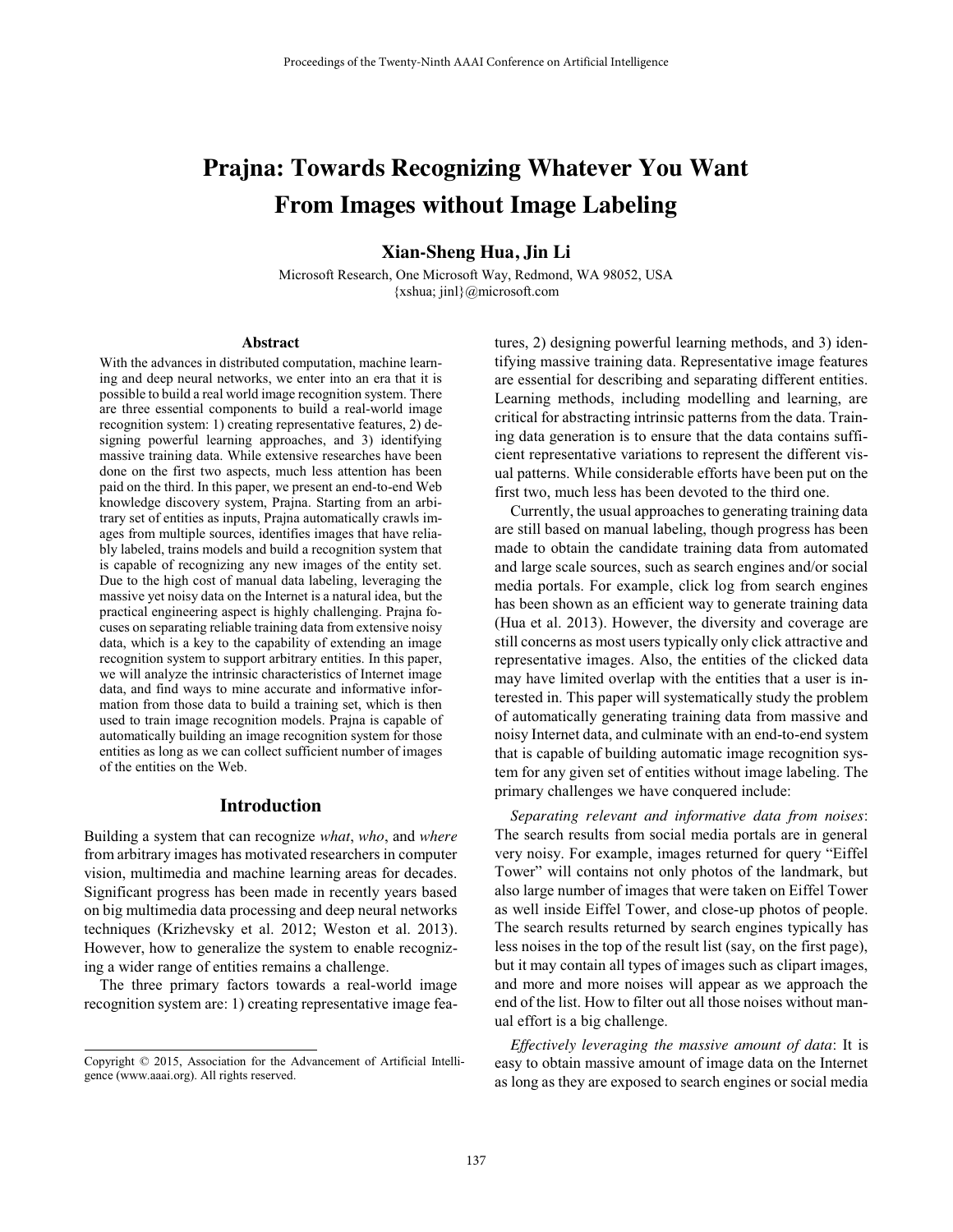portals. We may get more than 10,000 images for a certain entity from Flickr. However, how to effectively leverage this massive amount of data to improve recognition accuracy remains a challenge. In this paper, we argue that combining model based approach (i.e., we train recognition models for all the entities) and search based approach (i.e., build an index and use nearest neighbor search to recognize unknown image) is a more effective way to use this massive amount of data.

*Building an efficient end-to-end pipeline*: Our goal is to build a system that supports the recognition of any given set of entities. We need to investigate the efficiency in data selection, learning and recognition steps so that an image recognition system can be built in a reasonable amount of time (say, in a few hours). Most of the steps to this final goal are computational intensive. Effective parallelization strategies should be applied to resolve this challenge.

## **Related Work**

*Large-scale image recognition*: Image recognition has been studied for decades. In the early years, researchers were more focused on small scale dataset (in terms of both the numbers of categories and images). In recently years, with the availability of ImageNet dataset, more and more research efforts are devoted to recognizing 1K or more categories. Krizhevsky et al. used deep neural network to model 1K ImageNet categories, where GPUs are utilized to speed up the training process. Le et al. used a distributed cluster to learn features from unlabeled data based on deep network and then use the features to recognize 20K ImageNet categories. Weston et al. presented a scalable approach in (Weston et al. 2011), which learns a low-dimensional joint embedding space for both images and labels. All the above works focus on features, models or learning process. In contrast, this paper focuses on the data aspect, which have much fewer published works. There are a few approaches that used search engine data or noisy data from social media portals as training source. They typically rely on the learning algorithms to depress the noises (Tang et a. 2009), with only mild or no effort to filtering the data. Such approaches are not suited for handling high noises in the automatically crawled large-scale image dataset.

*Image search re-ranking*: The main idea of image search re-ranking is to leverage the intrinsic properties of initial search results (typically from an existing search engine) to refine the order of the list (Hsu et al. 2007; Jing et al. 2008; Tian et al. 2008). The basic assumption is that most of images in the search results are relevant and large image groups (in terms of visual similarity) with relatively high initial relevant scores have higher chance to be relevant. The intraentity propagation in this paper shares similar idea as image re-ranking. However, our data include large number of images from social sources, which have much higher diversity and noises. We need more sophisticated methods to filter out the noises.

*Concept Learning from Search Engine Results*: Two approaches to learn visual concepts from search results of commercial search engines were reported in (Chen et al. 2013 and Divvala et al. 2014). However, both efforts used the top results from search engines, and assumed that majority of images in the search results are relevant to the entity.

## **Main contributions**

The primary contributions of this paper are threefold:

(1) We have developed two image selection methods, a clustering based method and propagation based method, to mine relevant and informative images and labels from noisy Internet data.

(2) We have combined classification and search based recognition, and are able to more effectively utilize the largescale training data to achieve a better recognition accuracy.

(3) We have built a scalable end-to-end distributed computing system that can automatically build a customized image recognition system for an arbitrary set of entities in a short turnaround time with minimal human intervention.

# **System Overview**

We name the system "Prajna", which is a synonym of wisdom and have the meaning of "the insight in the true nature of reality". The system architecture is illustrated in Figure 1. There is a backend sub-system (recognizer building) and a frontend sub-system (image query serving). For the backend system, the input is a list of entity names that users would like to build a recognition model for. For example, it can be a list of animals, plants, attractions of a country, all landmarks in the world, etc. Then, image list generation module uses entity names as queries to get ranked image lists from search engines (such as Bing and Google) and social media portals (such as Flickr and PhotoBucket). The crawled image data (containing the entity names, image URLs, page URLs and metadata from the search engines or image portals), are then passed to an additional crawler to get the image files from the Internet. The crawled images are stored into a raw image database. Additionally, they are sent to the image feature extractors to extract classification and indexing features, followed by a module to clean the noises in the image set based on image features. Thereafter, the filtered dataset is sent to the training module and indexing module to build classification models and inverted index based on classification features and indexing features, respectively. The final outputs of the backend system are (1) a set of classification models representing each individual entity trained from the filtered image set; (2) an inverted index of the filtered images.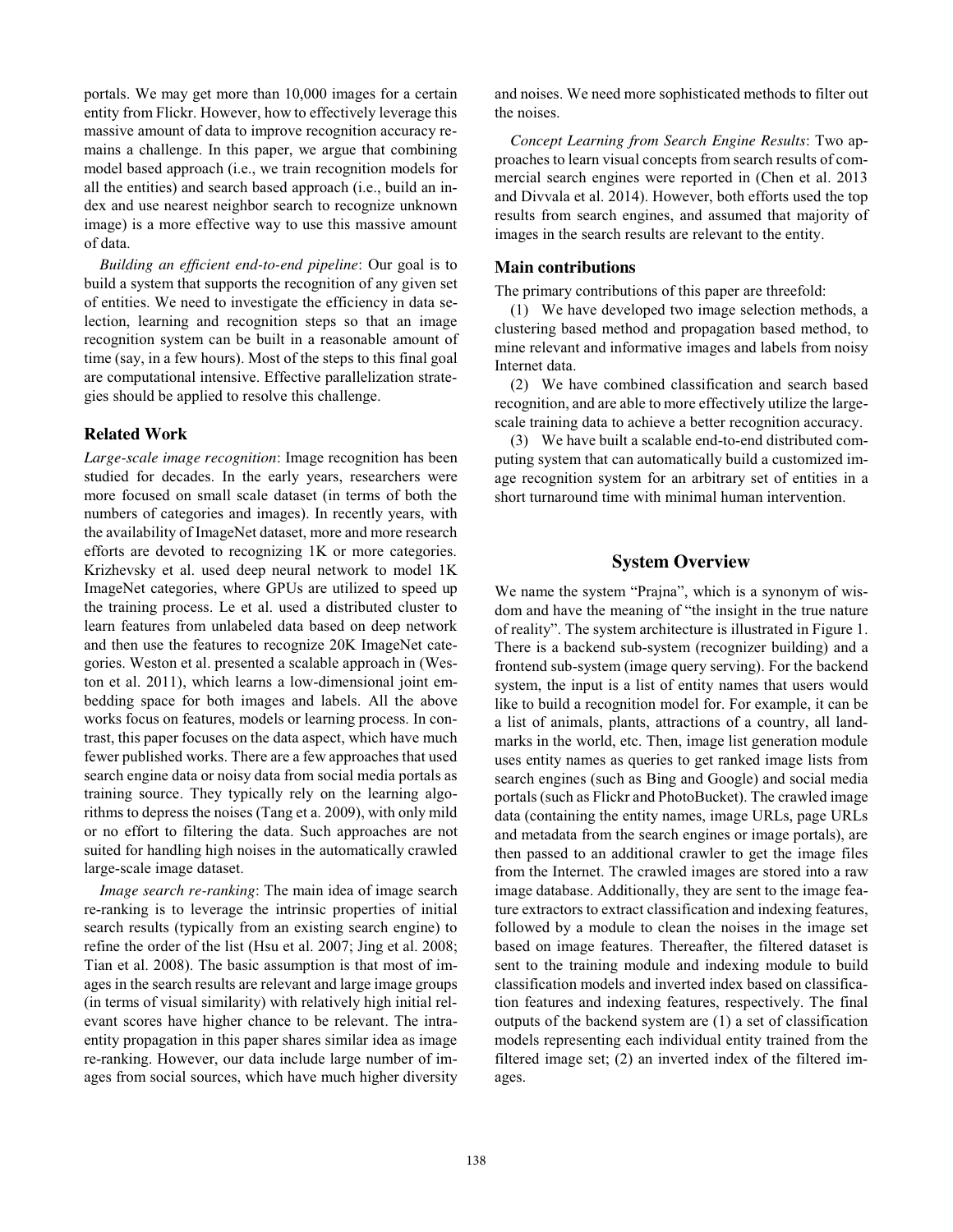The Prajna frontend works as an image recognition system. The user submits an image, either as raw bytes captured from a mobile device/camera, or as a URI link from Internet, to the system. Prajna extracts classification features and indexing features from the image, and sends them to the classifier to find top matched categories, and to the inverted index to search for top matched images. The corresponding entities of the top matched images will be aggregated to generate a ranked list, and are then combined with the ranked list from the classifiers to generate the final ranked entity list with confidence scores. The top five entities are shown to users. Optionally, Prajna also shows the corresponding Wikipedia page or information from other knowledge base of the top entities. Alternatively, Prajna can also show image and web search results using the top entity names as queries. These information help users verify whether the recognized entities are correct.



Prajna backend and frontend work together as a pipeline for automatically building an image recognition system on the fly to recognize whatever entities that users care, as long as sufficient image data can be discovered from the Internet.

# **Image Selection**

After images are crawled, Prajna extract two sets of features for the images in the raw image database. The first is a 2048 dimensional feature. For this, a process similar to (Krizhevsky et al. 2012) is used to train a deep neural network based on the 1K ImageNet training dataset. The only difference is that we reduce the number of nodes of the fully-connected layers from 4096 to 2048 for better generalization capacity. We remove the last layer of the net, so that the trained deep neural network takes a raw image as input, and outputs a

2048-dimentional feature vector, which is used for image label filtering and model training. The second feature is visual words for indexing. In particular, up to 300 hundreds T2S2 visual words are extracted per image (Winder et al. 2007) and the vocabulary size is 1 million.

## **Clustering Based Image Selection**

Among the crawled image dataset, it is difficult for computers to determine whether an individual image is relevant to an entity (otherwise, we would have solved the image recognition problem). On the other hand, making group membership decision and decide whether a group of images that are sharing certain similar visual patterns is a relevant group is much easier. Therefore, we cluster the images for each entity based on their visual similarities using K-Means, and then try to separate relevant clusters from irrelevant clusters by analyzing the characteristics of the clusters.

Selecting an appropriate *K* in K-Means is always a nontrivial problem. We tried to use other approaches like Affinity Propagation but K-Means generates the best result. And we also found K actually does not affect the cluster relevance estimation (in image level) too much as long as we choose a K that tends to over segment the image set. The rational is that our goal is to decide whether an image cluster is relevant, instead of to generate perfect clustering results. In our paper, we choose a *K* so that the average number of images in a cluster is equal or close to 50.

We then use three types of features to make group membership decision, and select relevant image clusters.

## *Intra-Cluster Features*

Intuitively, bigger clusters with visually consistent images have higher chance to be relevant to the entity. Figure 2 (a) shows two exemplary clusters for entity "Smith Tower" (a landmark entity in "Seattle" entity set, which is used in our experiments). The left cluster, which is a relevant one, has 126 images with a relatively small average image distance, while the irrelevant cluster on the right has 45 images and a much larger average distance.



*Figure 2. Image cluster examples for entity "Smith Tower".*

To better characterize the data distribution of an image cluster, we calculate pair-wise image distances for all image pairs in the cluster, from which we derive a set of features to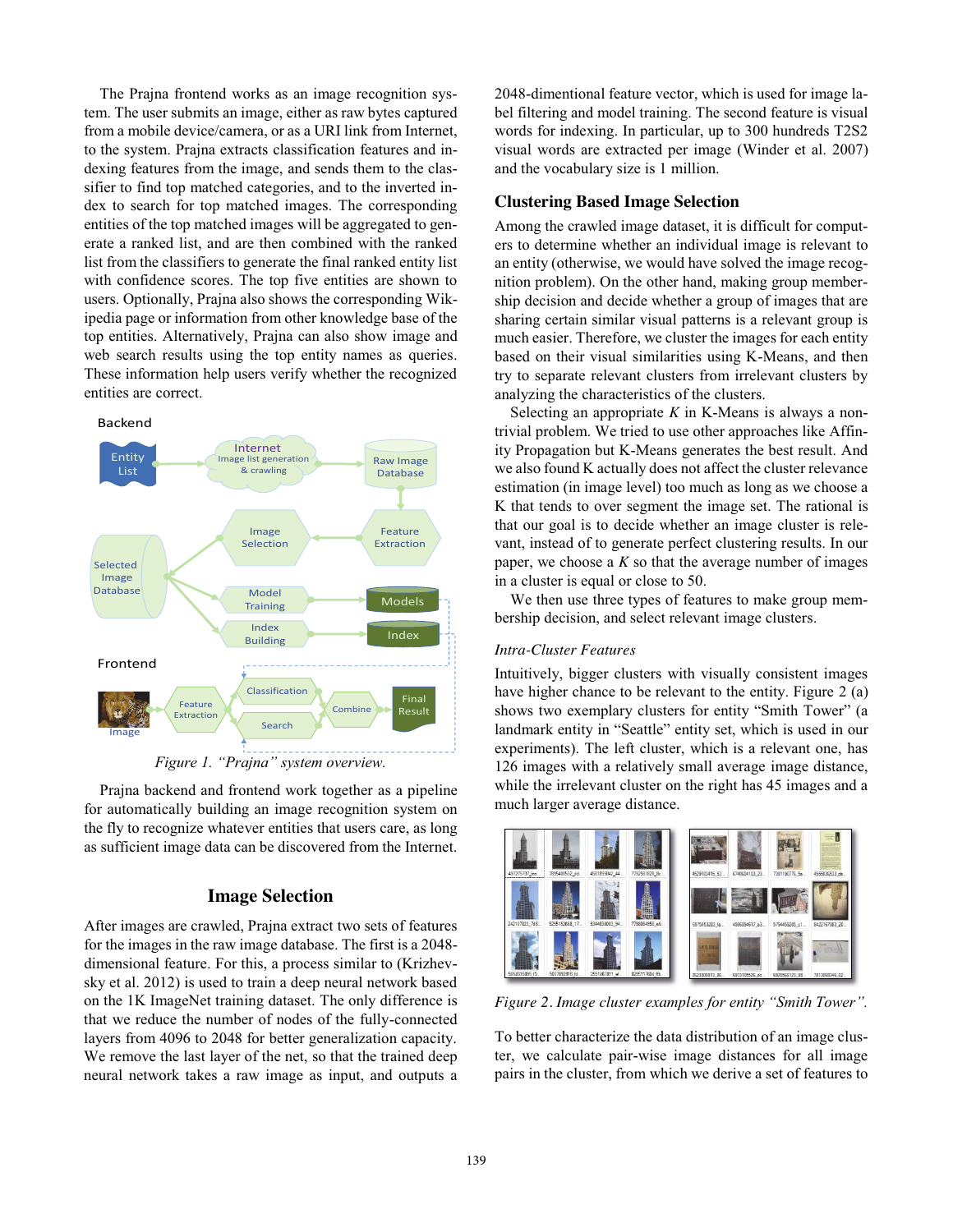describe the image distribution in the cluster. If the cluster has *n* images, then we will have  $n \times (n - 1)/2$  distances. We derived the following features to discover relevant clusters:

- *Size of the cluster (number of images)*
- *Percentage of the cluster (number of images in the cluster divided by number of images of this entity)*
- *Minimum, maximum, average and standard deviation of the pair-wise distances.*
- *Normalized image distance distribution*

Most of these features are self-explanatory. Let all the distances be denoted by

$$
D = \left\{ d_i, 0 \le i < \frac{1}{2} n \times (n - 1) \right\} \tag{1}
$$

We normalize the distances to a number in [0, 1]:

$$
d'_{i} = \frac{d_i - \min\{d_i\}}{\max\{d_i\} - \min\{d_i\}},
$$
\n(2)

We then divide [0, 1] to *K* bins (for example, 10 bins, which is  $[0, 0.1), [0.1, 0.2), \dots, [0.9, 1]$ , and count the number of normalized distances in each bin to form a histogram of the normalized image distances.

#### *Inter-Cluster Features*

Intra-cluster features are not sufficient to separate relevant clusters out of irrelevant ones in some situations. Figure 3 shows one reasonable-size (i.e., the left one, with 20 images) and one large-size (the right one, with 89 images) clusters with visually consistent images for "Smith Tower". Unfortunately, none of them corresponds to "Smith Tower", and cannot be removed by using intra-cluster features only.



*Figure 3. Tight but wrong clusters (entity "Smith Tower").* 

We observe that the left cluster in Figure 3 is actually a good set of images for another entity "Space Needle", and image clusters similar to the right one may appear in the clusters of other entities as well due to it mainly consists of photos of a group of persons in a room, a common scene in social photos. This enlightens us to use inter-cluster features to filter out this type of clusters. We calculate the distances of each cluster to all the clusters of other entities. When calculating distance of two clusters, the cluster centroids are used to represent the corresponding clusters. For example, suppose  $C_i$  is a particular cluster of entity  $E_i$ , then the distances between  $E_0$  and all clusters of other entities  $E_1$  to  $E_{M-1}$  are the distances between  $C_0$  to  $C_1$  ...  $C_{M-1}$ . Let there be L distances, the following features can be used as inter-cluster

features: *minimal distance*, *maximal distance*, *average distance*, *standard deviation*, and *normalized image distance distribution* (similar to how we generate the intra-cluster distance distribution). Intuitively, based on this set of features, the two clusters of "Smith Tower" in Figure 3 will be removed as they are too close to some clusters of other entities.

## *Intra-Entity Feature*

Within a particular entity, how close an image cluster to the rest of the clusters reflects how "close" this cluster to the primary "subjects" (in terms of visual appearances) of this entity. In general, the closer it is to the primary theme, the higher probability that it is a relevant cluster. Based on this intuition and similar to the above two features, we use *minimum*, *maximum*, *average*, *standard deviation* and the *distribution of cluster pair-wise distances* to describe the intraentity property of this cluster.

## *Cluster Relevance Estimation*

After deriving the intra-cluster, inter-cluster and intra-entity features, we train a group membership classifier that determines how relevant a cluster is to the entity. To train this classifier, we label a set of clusters with a relevance score to a certain entity. This labeling work only needs to be done once for all entity sets, and the trained classifier can be reused onto new entity set Prajna encounters. The classifier can be, for example, SVM (support vector machine) based (which is also the one we used in this paper), Decision Tree based, etc. The classifier is then applied to estimate the relevance of a cluster to its corresponding entity for other entity sets.

### **Propagation Based Image Selection**

The purpose of propagation is to leverage the relationships among the entities and the corresponding images to further eliminate noises. Propagation is applied on both individual entity level (intra-entity level) and the entire entity set level (inter-entity level). Intra-entity level propagation shares similar ideas with image search re-ranking (Hsu et al. 2007; Jing et al. 2008), which typically is done by a random walk process to propagate and refine the relevance scores of the images to the query. After intra-entity propagation, only images with high relevance scores are kept.

Unlike intra-entity propagation which propagates image relevance to the targeted entity, inter-entity propagation propagates entity-relevance pairs among all the images in this entity set. The vertexes of the graph are all the images for the entity set, the values are the corresponding entities and the relevant scores of the image corresponds to the entity (which are the outputs from the previous step).

After inter-entity based propagation, images will be associated with the top one entity name in the entity name list. While most correlations will not change, the changed ones indicate the corresponding image is actually more relevant to another entity.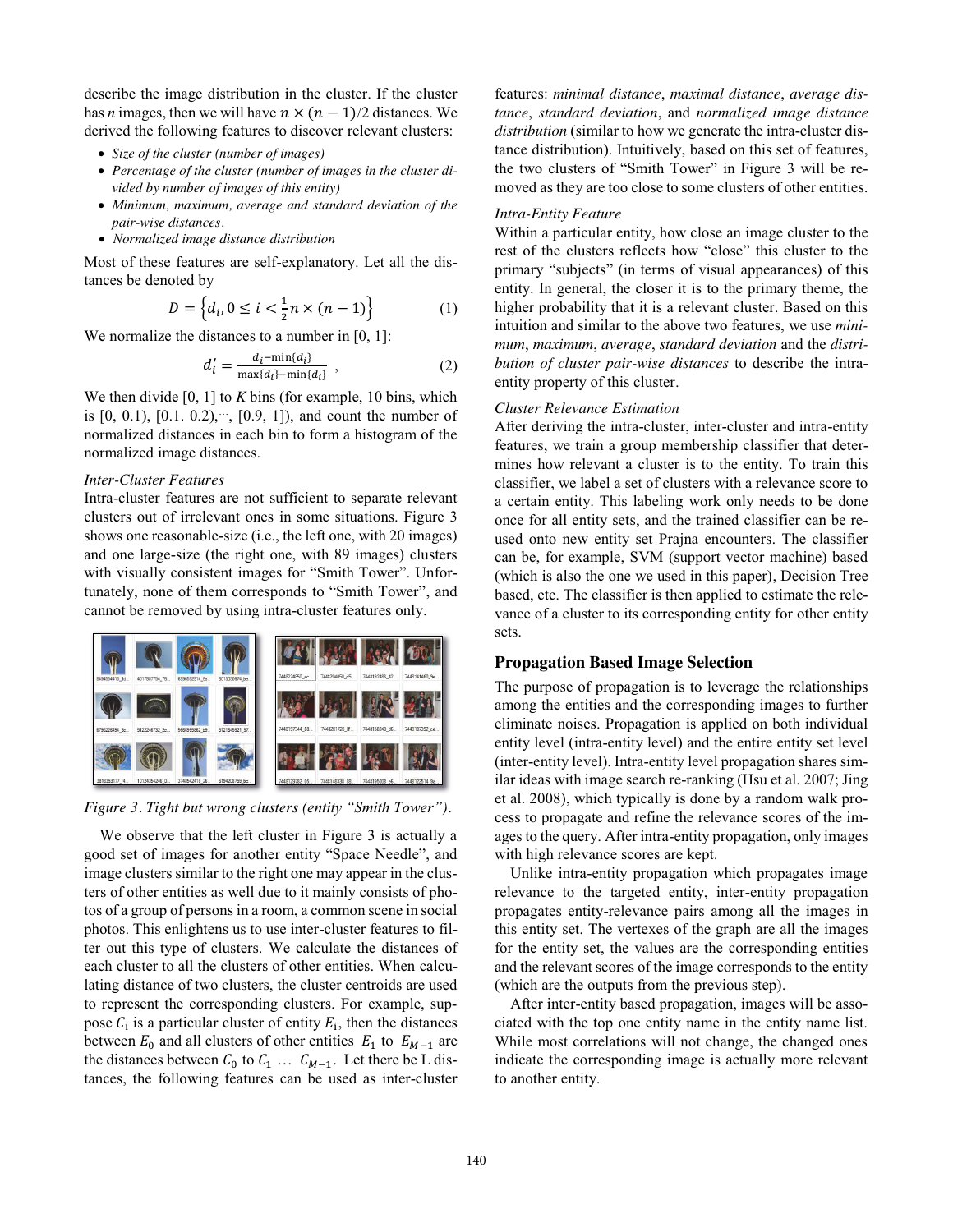## **Combined Recognition**

The proposed system combines model based recognition and search based recognition into one recognition engine.

A variety of learning models can be applied to build recognition models. The deep neural network model gives the best recognition results on ImageNet dataset. Fisher vector as feature plus online SVM also got good results in nonneural-network based approaches. In this paper, to make it easier to compare and reimplementation, we adopt online SVM approach though the dimension of the features we are using is much lower than a typical Fisher Vector. We trains M models for the M entities via online SVM, and the algorithm is briefly described as below. More details about the SGD based online SVM learning can be found in (Crammer et al. 2001 and 2006).

To build image index, we extract up to 300 T2S2 visual words per image. We then build an inverted index that maps each visual word to a list of images. The algorithm for using the inverted index to do recognition is as follows:

| <b>Algorithm 1: Search based image recognition</b>             |  |
|----------------------------------------------------------------|--|
| Input: An image <i>I</i> , and an inverted index <i>Index</i>  |  |
| 1: Extract visual words from <i>I</i> , denoted as $\{w_i\}$ . |  |
|                                                                |  |

- 2: For each  $w_i$ , find the list of images in the *Index*, denoted by:  $L_i =$  $\{(\mathbf{I}_{ij}, \mathbf{h}_{ij})\}\$ , where  $\mathbf{h}_{ij}$  is the visual words count in image  $\mathbf{I}_{ij}$ .
- 3: Merge  $\{L_i\}$  by summing up the visual word hit counts of the same images, and order the images by the hit counts in descending order:
	- **sum**  $\{h_{ij}\}$  group by  $I_{ij}$  from  $\{L_i\}$  order by  $h_{ij}$ . (3)

4: Get the entity names for the top images in the list and output it as the recognition result, and the confidence score is estimated by the number of hits divided by the number of visual words.

# **Combined Recognition**

Most image recognition works use model based approaches and very few researchers reported search based approaches (Wang et al. 2007). The advantage of model based approach is that the learned models are "abstract" representations of the entities and are powerful to handle object models with reasonable variations. On the other hand, the disadvantage is that some outstanding "prototypes" will not be captured by the abstracted models if the amount of training data for these prototypes is not sufficient. These "prototypes" actually can be well handled by search based approaches if near duplicates and/or partial duplicates can be found in the training set. Search based approaches also scale better as the index operation is less expensive than model recognition.

In the proposed image recognition system, we attempt to combine both approaches, aiming at leveraging the large amount of automatically selected training data in a more effective way. There are two difficulties in combining these two approaches.

First, search based approach requires a training set with high accuracy and large coverage at the same time. However, these two requirements are contradict to each other. Second, it is unclear on how to combine the outputs from model based classification and inverted index search. The predicted scores for the candidate labels in the classification results are often not in accordant with the probabilities whether the corresponding predictions are correct. Theoretic research in combing the two results are still under developing. In Prajna, we propose the following empirical approach to estimate a "relative confidence score" for model based classification and calibrate it with the weighted confidence score from search based recognition.

The basic idea is to estimate how "significant" the classification score is by comparing the score with all other scores from the model vectors of other entities. A naive way to get a relative confidence score of a prediction is to compare the score of the top one result and that of the second result. Larger difference indicates higher relative confidence score and vice versus. However, multiple entity names may be related to one particular image. For example, for a picture of a lion and tiger, the scores of lion and tiger may be both high and close to each other. To solve this, we check more than one consecutive pairs and also take the "similarity" of the entity pairs into account. Suppose the prediction scores of top *n* entities are  $t_1, t_2, ..., t_n$ , then the relative confidence score of this prediction is defined as:

$$
C^{(r)} = \max\{t_i\} + \alpha \max\{t_i - t_{i+1}\} - \beta \sum_{i \neq j} \frac{D(E_i, E_j)}{|t_i - t_j| + \gamma}.
$$
 (4)

On the right side of equation (3), the first term aims to keep the information in the original prediction score, the second term promote predictions with outstanding scores, and the third term penalizes predictions that give similar scores to "distinct" entities, where the distance between two entities is estimated by the average pair-wise cluster distances.  $(\alpha, \beta, \gamma)$  are empirical numbers. By using the relative confidence score, the combine recognition scheme becomes:

#### Algorithm 2**: Combined recognition**

1: Prediction by model based classification. 2: Get relative confidence score  $C^{(r)}$  for the prediction. If  $C^{(r)}$  is bigger than a threshold, then output result. Otherwise, go to 3. 3: Get an entity list by searching over the index. Calculate a weighted confidence scores. If the top score is higher than  $\eta C^{(r)}$ , output the search based recognition result; otherwise, output model based recognition results.  $\eta$  is an empirical parameter.

## **System Level Considerations**

In this section, we will discuss system-level considerations, particularly on how to scale out the system and make the system extensible.

#### **Distributed Computing**

A large number of image can be collected from search engines and social media portals. For example, for an entity set with 1000 entities, if we collect 6000 images per entity, there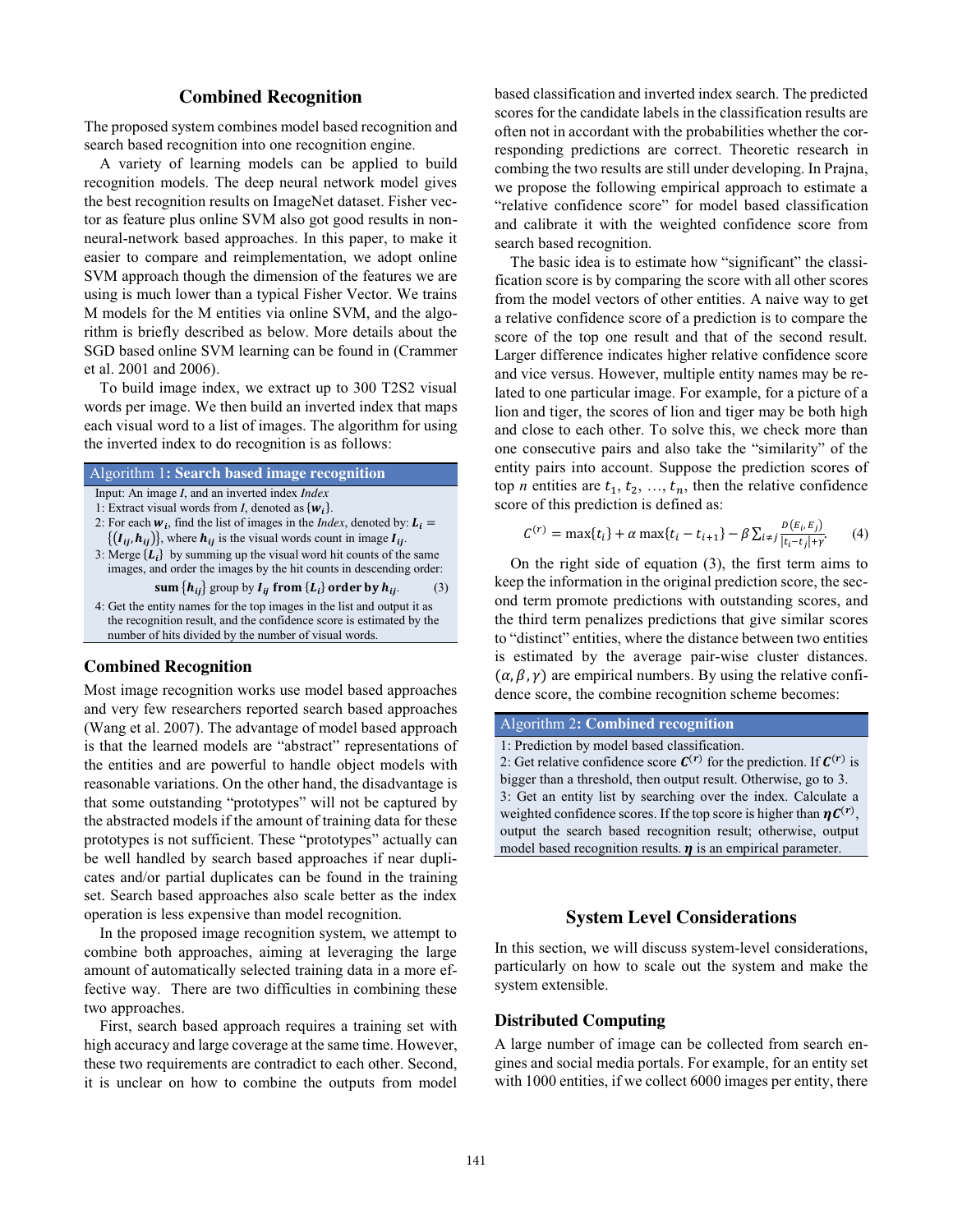will be 6 million images in total. If we are dealing with multiple entity sets, the computation cost can be huge. It is usually impractical for the entire computation be completed in one machine in a reasonable period of time. To solve this, we used a map-reduce based distributed system with thousands of nodes to complete most of the tasks. Different parallelization methods are applied for different steps according to the natural and complexity of the processes, as shown in Figure 4. For example, feature extraction and within entity clustering can be easily executed using direct parallelization approach; inter-cluster feature extraction and inter-entity propagation need to be run in divide and merge manner; Online SVM training can be parallelized using divide and aggregate strategy.



*Figure 4. Three parallelization strategies.* 

# **Extending Entity Set on the Fly**

If some entities that are related to the current entity set are not supported by the current image recognition system, it is easy to add the new entities into the existing system, because that all the steps, including getting image list, downloading, feature extraction, clustering, cluster feature extraction, cluster classification, inverted indexing, and SVM model training, can be done incrementally. Therefore, new entities can be added to the system at low computation and time cost.

## **Handling Multiple Entity Sets**

Though we mainly use "Seattle", an outdoor scenery entity set as example, the system described can work on arbitrary entity set selected by the users. We have also considered the problem to make Prajna work for more than one entity sets at the same time in one system. The primary issue is how to determine the right entity sets (one or more) to do the combined recognition when there are multiple models and indexes available in the system.

There are a few potential approaches that can be adopted here. One approach is to use a multi-layer classification, in which a top layer classifier determines which entity subsets are to be further applied. An alternative approach is to use inverted indexes to determine which entity set should be used. That is, we will search for the given image from the indexes of all entity sets, and the entity subsets that have the most number of matched images or visual words will be selected. A third approach is to run classifications on all entity sets, and compare the relative confidence scores to pick one or more entity sets. We can also combine one or more of the above approaches to fuse the recognition result.

# **Experiments**

The Prajna system has a large number of components. Due to space limit, we will focus on evaluating how image selection and combined recognition improve the overall recognition accuracy.

## **Evaluation Datasets**

Four entity sets are used for evaluation: ImageNet animal subset, Disneyland attractions, Seattle attractions and Aquarium sea creatures. For ImageNet subset, we select all the animal related entities from the ImageNet 1K dataset 0, which has 163 synsets. The reason to pick ImageNet dataset is that it has a manually labeled training set, validation set and test set, so we can compare and evaluate the accuracy of the system built upon unlabeled data. For Seattle entity set, we manually labeled 5000 images obtained from Google image search as the test dataset. Due to the high cost of manual labeling, for the other two entity sets, clicked images from Clickture-Full dataset (Hua 2013) is used as the test data.

For ImageNet dataset, there are 1.3M images in the training set, 50K images in the evaluation set, as well as 150K image in test set for the 1000 synsets. After selecting all the images that are associated with the 163 animal related synsets, we get 211.9K images for training, 8.15K for validation, and 24.45K for testing. For the click data from Clickture, we use the corresponding animal names to retrieve the clicked images in Clickture.

Up to 6150 images per entity are collected, among which (up to) 6000 are from Flickr and 150 are from Bing image search. For ImageNet animal subsets, each individual animal name of a synset is used as one query and then the search results of all the queries for the same synset are merged.

## **Performance Comparison**

In the first experiment, we compare different image selection approaches on the ImageNet animal subset. We will also compare our results with the ones based on ImageNet labeled training data and clicked data in Clickture. As there is no other published research for dealing with highly-noisy la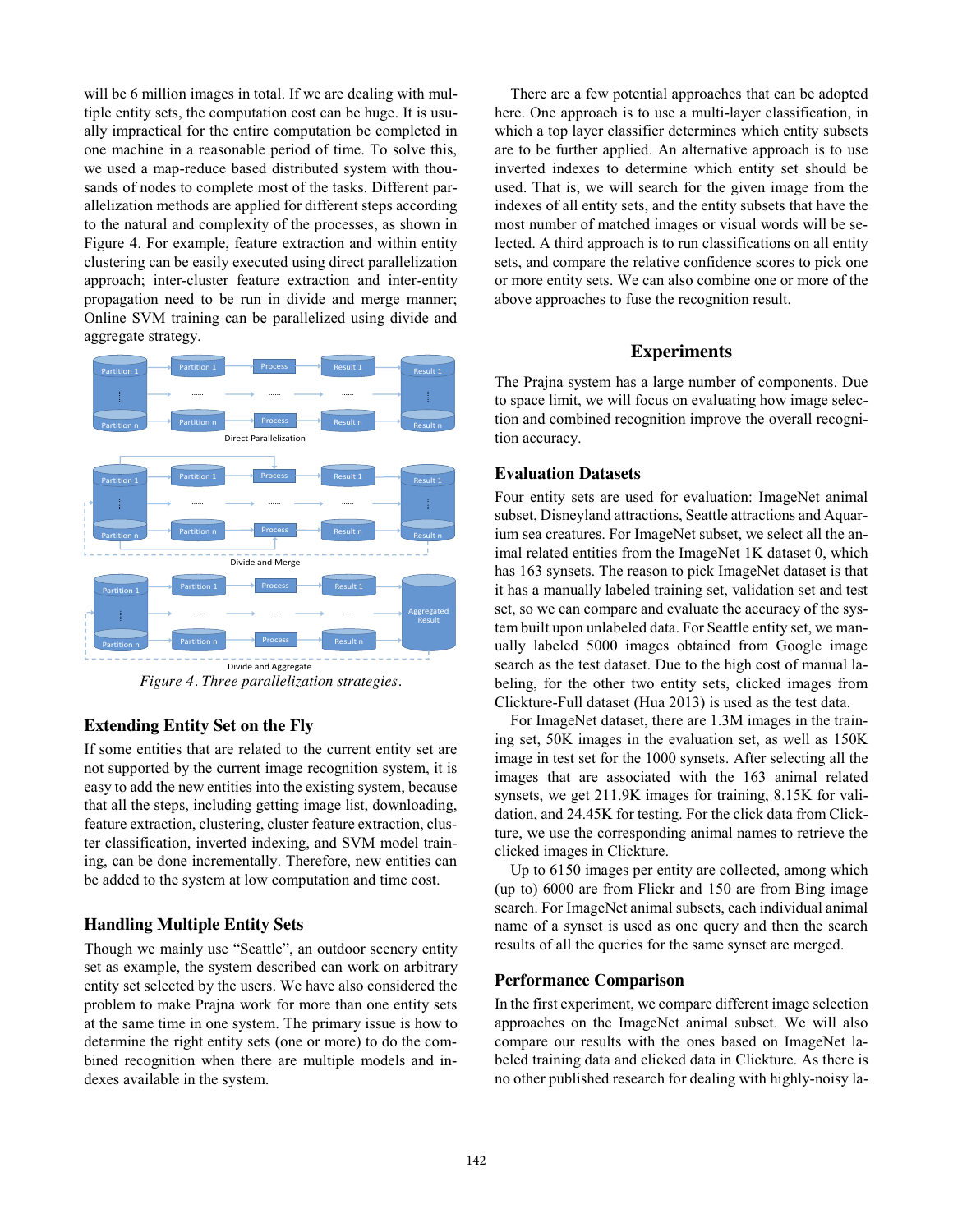belled web image data, we do not compare our approaches with existing approaches in the literature.

### *Evaluation on ImageNet animal subset*

Table 1 shows the experimental settings in terms of the sources of the training data, image selection approaches, as well as the recognition engines. All evaluations are run on the ImageNet test set.

There are indeed quite a few parameters need to set empirically, which is inevitable for a complex real-world endto-end system. Thanks to the high computation power of the computer cluster, a parameter sweeping procedure is done to find the best parameters on the ImageNet validation dataset based on experimental setting 10 in Table 1. The below table shows the parameters as well as the sweeping intervals. To speed up parameter sweeping, clustering and propagation results are stored as intermediate data and then different parameters are applied in image selection, learning and combined recognition steps. The best parameters obtained on the validate set is 0.15, 0.8, 0.9, 20, 0.01, 3, 7, and 0.9.

|  | Table 1. Experiment settings. |  |
|--|-------------------------------|--|
|  |                               |  |

| ID   | Training Set/Image Selection                   | Recog. Engine   |
|------|------------------------------------------------|-----------------|
| Ex01 | ImageNet training set (animal subset)          | $Model + Index$ |
| Ex02 | Clickture-Full                                 | $Model + Index$ |
| Ex03 | Flickr/Bing unfiltered                         | $Model + Index$ |
| Ex04 | $Flickr/Bing + cluster selection$              | $Model + Index$ |
| Ex05 | $Flickr/Bing + propagation$                    | $Model + Index$ |
| Ex06 | $Flickr/Bing + cluster selection/propagation$  | Model           |
| Ex07 | $Flickr/Bing + cluster selection/propagation$  | Index           |
| Ex08 | Flickr only $+$ cluster selection/ propagation | $Model + Index$ |
| Ex09 | Bing only $+$ cluster selection/ propagation   | $Model + Index$ |
| Ex10 | $Flickr/Bing + Cluster selection/propagation$  | $Model + Index$ |

| m               | <b>Parameter</b>                   | Range         | <b>Interval</b> |
|-----------------|------------------------------------|---------------|-----------------|
| Th1             | Cluster based selection classifier | $[-1.0, 1.0]$ | 0.05            |
| Th <sub>2</sub> | Intra-entity propagation selection | [0.1, 1.0]    | 0.1             |
| Th <sub>3</sub> | Inter-entity propagation selection | [0.1, 1.0]    | 0.1             |
| Th <sub>4</sub> | Online SVM partition number        | [20, 50]      | 5               |
| Th <sub>5</sub> | Learning rate                      | [0.001, 0.1]  | 10 times        |
| Th6             | Rounds of learning on each node    | [1, 10]       |                 |
| Th <sub>7</sub> | Rounds of model averaging          | [1, 20]       |                 |
| Th <sub>8</sub> | Relative confidence threshold      | [0.5, 4]      | 0 <sub>1</sub>  |

Table 3 shows the recognition accuracy on the ImageNet test set (animal subset) and the actual size of training data used. From this table, it can be observed that: (1) Ex10, the final proposed approach, gives the second highest recognition accuracy. It is slightly lower than the accuracy based on the ImageNet manually labeled data. The result shows leveraging large amount of noisy data on the Internet with a selection step is a promising solution to automatically generate training data, thus potentially we can expand image recognition to any given set of entities as long as we can collect sufficient number of images from the Internet (and the entities are somewhat model-able by the visual features). From Ex10, even the cleaned data set is not as accurate as the manually labeled one, but it has a larger amount of data, which provides useful additional variation to build an effective

classifier. The gap between Ex01 and Ex10 may also indicates that there is still room to improve in the image selection step. (2) Ex03 has much lower accuracy than Ex10, which shows image selection is essential to ensure the quality of the training data. (3) Ex02 is worse than Ex01, Ex06, Ex08 and Ex10, which proves the volume and variations of clicked data are not sufficient to capture the visual variations of the entities. (4) Ex10 is better than Ex04 and Ex05, which shows combining clustering based selection and propagation based selection boosts the accuracy. The difference between Ex04 and 05 shows clustering based selection is more effective for noise removal. An explanation is that propagation based approach is less effective when the noise level is high. (5) Ex10 is better than Ex06 and Ex07, which means combining model-based recognition and search-based recognition improves the recognition performance. (6) Ex10 is better than Ex08 and Ex09, which shows both Flickr data and Bing data contributes to the performance and Flickr contributes more due to more images from Flickr crawling.

|  |  | Table 3. Experiment results. |
|--|--|------------------------------|
|  |  |                              |

| ID   | Train. Image        | Sel. Ratio | Top 1 Acc. | Top 5 Acc. |
|------|---------------------|------------|------------|------------|
| Ex01 | 211.9K              |            | 0.52581    | 0.80822    |
| Ex02 | 69.7K               |            | 0.28290    | 0.54233    |
| Ex03 | 1311.1K             | 100%       | 0.37146    | 0.60123    |
| Ex04 | $920.\overline{3K}$ | $70.2\%$   | 0.47894    | 0.75431    |
| Ex05 | 1101.8K             | 84.0%      | 0.42540    | 0.68417    |
| Ex06 | 808.9K              | 61.7%      | 0.46030    | 0.73106    |
| Ex07 | 808.9K              | 61.7%      | 0.20112    | 0.46978    |
| Ex08 | 750.3K              | 64.6%      | 0.48133    | 0.77686    |
| Ex09 | 98.5K               | 66.7%      | 0.32986    | 0.57636    |
| Ex10 | 808.9K              | 61.7%      | 0.51526    | 0.79648    |

#### *Evaluation on Other Datasets*

In the second experiment, we evaluate the accuracy of the proposed framework on the other three entity sets: Seattle attractions on a manually labeled dataset and click dataset from Clickture, Disneyland attractions and Aquarium sea creatures on Clickture dataset. The focus is on evaluating the image selection approaches as there are no sufficient manually labeled training datasets for these three entity sets,

Table 3 shows the evaluation results on these three entity sets under setting Ex10 (with image selection) and Ex03 (no image selection). It is observed that image selection step pays a significant role in improving the final recognition accuracy. In addition, we can see that with the increase of the size of the entity set, the recognition accuracy decreases significantly. One reason that Disneyland entity set has low recognition rate is that many entities have limited number of images collected from the Internet (especially from Flickr), such as "Café Rix" (a restaurant in Disneyland park, 12 image) and "BouTiKi" (a store, 48 images).

In the above experiments, the manually labeled dataset and click dataset are both derived from search engines, which is not a perfect evaluation setting for Prajna as most of the images we are using to train the system are from Flickr, which have a different image-label characteristics